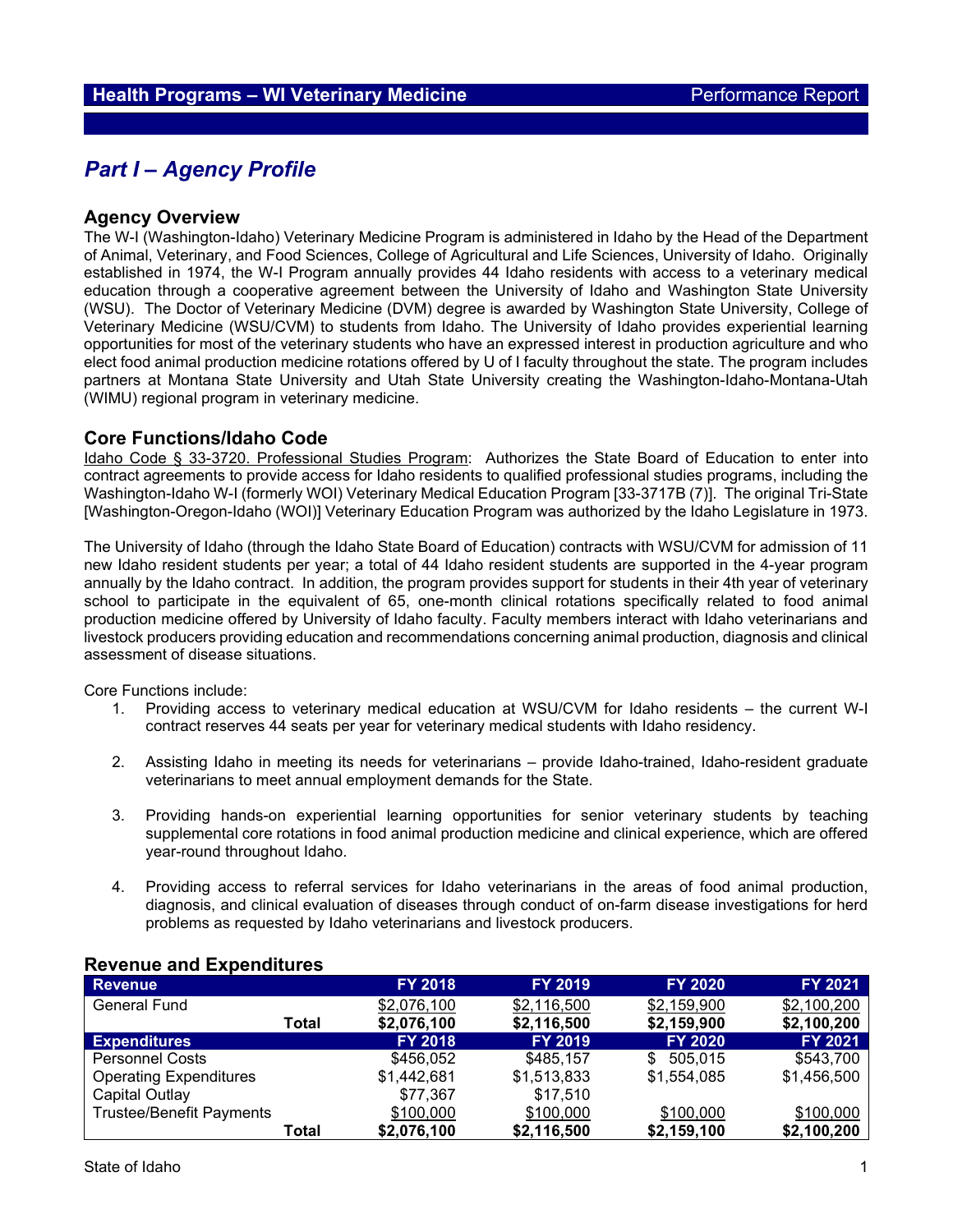## **Profile of Cases Managed and/or Key Services Provided**

| <b>Cases Managed and/or Key Services</b><br><b>Provided</b> | <b>FY 2018</b> | <b>FY 2019</b> | <b>FY 2020</b> | <b>FY 2021</b> |
|-------------------------------------------------------------|----------------|----------------|----------------|----------------|
| Number of Idaho Resident Students Enrolled                  | 43             | 44             | 44             |                |
| Each Year                                                   |                |                |                |                |
| Number of One-Month Student Rotations (or                   | 65             | 32             | 31             |                |
| equivalent) offered by UI faculty through WIMU              |                |                |                |                |

# *Part II – Performance Measures*

| <b>Performance Measure</b>                                                         |                                                                                                 | <b>FY 2018</b> | <b>FY 2019</b> | <b>FY 2020</b>  | <b>FY 2021</b>  | <b>FY 2022</b>  |             |
|------------------------------------------------------------------------------------|-------------------------------------------------------------------------------------------------|----------------|----------------|-----------------|-----------------|-----------------|-------------|
| $\mathbf{1}$ .                                                                     | Offer elective rotations in food                                                                | actual         | 43             | 38              | 36              | 22              |             |
|                                                                                    | animal medicine for experiential<br>learning opportunities. (Goal 1,<br>Objective A, Measure I) | target         | 40             | 40              | 40              | 40              | 40          |
| 2.                                                                                 | Student placement in the Northwest                                                              | actual         | 8              | 11              | 11              | $0^*$           |             |
|                                                                                    | <b>Bovine Veterinary Experience</b><br>Program (NW-BVEP). (Goal 1,<br>Objective B, Measure I)   | target         | 12             | 12              | 12              | 12              | 12          |
| 3.<br>resident graduates licensed to<br>Idaho. (Goal 1, Objective C,<br>Measure I) | Number and (percentage) of Idaho                                                                | actual         | 3(30%)         | 7(64%)          | $6(55\%^{**})$  | 4 $(50\%)***$   |             |
|                                                                                    | practice veterinary medicine in                                                                 | target         | 7 (64%)        | 7(64%)          | 7(64%)          | 7(64%)          | 7(64%)      |
| 4.                                                                                 | Number of grant awards received<br>per year and amount of grant                                 | actual         | 1/<br>\$12,000 | 3/<br>\$120,500 | 21<br>\$112,000 | 3/<br>\$311,897 |             |
|                                                                                    | funding received per year by WIMU<br>faculty. (Goal 2, Objective A,<br>Measure I)               | target         | 4/\$200.000    | 4/\$200,000     | 4/\$200,000     | 4/\$200,000     | 4/\$200.000 |

\*The program was cancelled in FY 2021 due to COVID-19.

\*\*The percentage was corrected from the previous year's performance report.

\*\*\*Only 8 Idaho residents graduated in FY 2021.

## **Performance Measure Explanatory Notes**

Performance Measure 1 was modified to include all rotations offered by the University of Idaho as the Caine Center has been decommissioned with veterinary rotations offered at other locations.

Goal 1, Measure I FY 2019 reflects rotations offered by the University of Idaho at locations throughout the state.